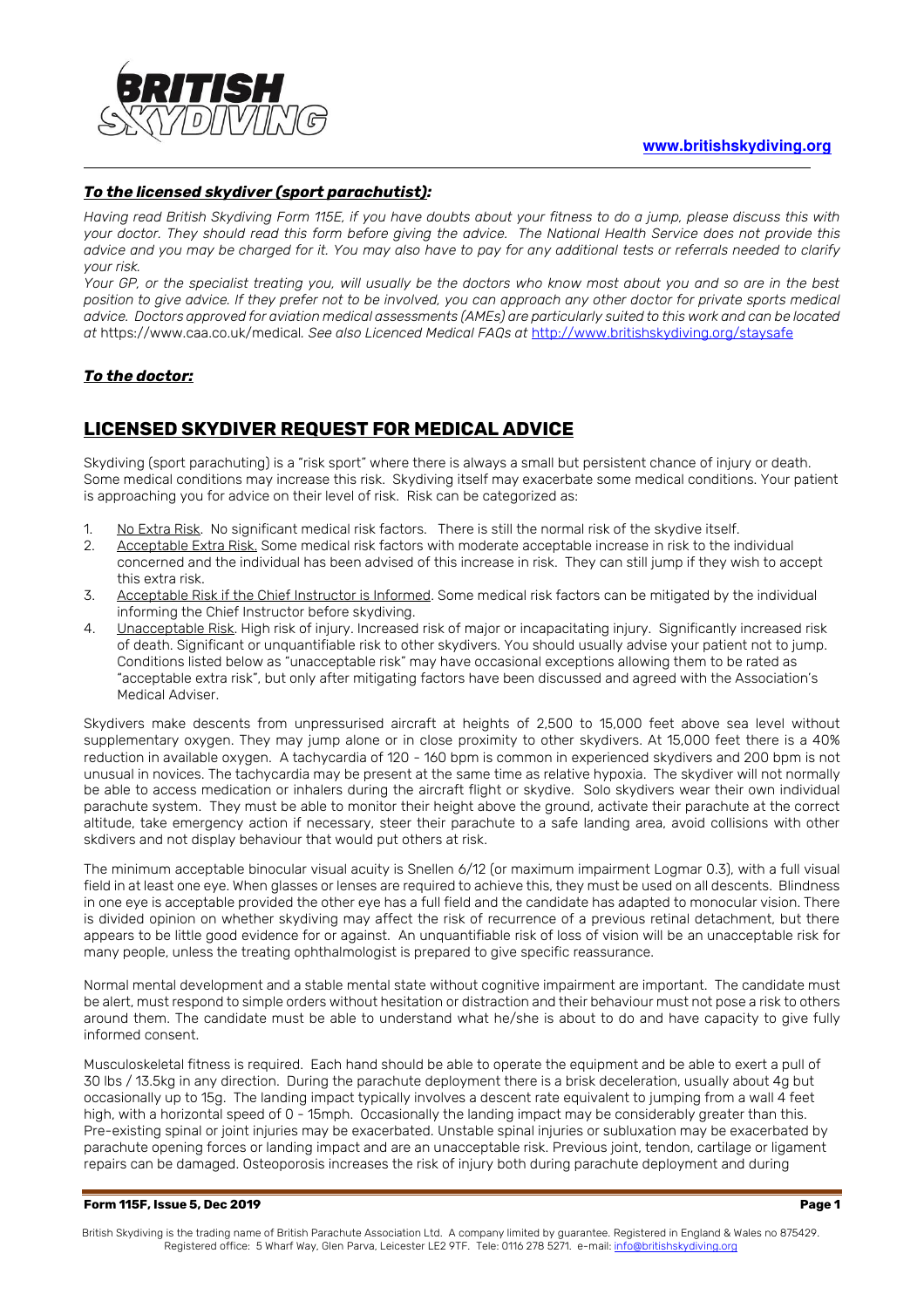landing. Previous fragility fractures of the spine or hip are usually unacceptable risk factors. Previous traumatic fractures should have healed and if any metalwork has been removed, time should be allowed for holes to fill and ossify for risk to be acceptable. Normal peripheral sensation and co-ordination are required to activate the parachute but may be impaired by disorders of the nervous system or peripheral vasculature. Isolated reduced limb strength or limb loss in an otherwise healthy candidate may sometimes be acceptable after taking further advice, but the chief instructor must be made aware so that a functional risk assessment can be made.

Unstable or dislocatable shoulders are particularly likely to dislocate again while skydiving. This is not only painful but risks further serious injury due to difficulty activating the parachute or controlling the parachute during landing. A dislocatable shoulder is an unacceptable risk factor for solo skydiving unless the candidate has had successful stabilisation of the shoulder and retains good power and range of movement.

Obesity increases the likelihood of lower limb or spinal injuries but is an acceptable extra risk provided the experienced jumper has been advised of this risk.

Cardiac and respiratory fitness is important. Ischaemic heart disease, cerebro-vascular disease and aneurysmal disease are usually unacceptable risk factors though there may be occasional exceptions after successful treatment. Uncontrolled hypertension is unacceptable. Hypertension stable and controlled at or below 140/90 is acceptable. Postural hypotension, either spontaneous or related to treatment, is an unacceptable risk factor. Recurrent unprovoked loss of consciousness or impaired consciousness is unacceptable. Recurrent fainting occurring only with specific provocation (eg phlebotomy or dental treatment) is acceptable. Cardiac pacemakers used to treat isolated heart block do not necessarily constitute unacceptable risk. However, where the heart block is just part of significant ischaemic heart disease, then the ischaemic heart disease itself will usually be an unacceptable risk.

Stable, well controlled asthma is usually acceptable provided the treatment enables the candidate to exercise in cold air without significant symptoms (see more detailed advice at [www.britishskydiving.org./forms/\)](http://www.britishskydiving.org./forms/). COPD limiting rate or distance of walking at ground level is usually unacceptable unless formal assessment by a respiratory physician has shown otherwise. In borderline cases, risk may be mitigated by restricting the maximum altitude to a specified lower level. If a candidate is not felt fit to go to at least 8,000 ft above sea level, the risk is unacceptable. A history of spontaneous pneumothorax is unacceptable unless successfully treated by pleurodesis or pleurectomy. A history of traumatic pneumothorax is acceptable provided recovery is complete.

Middle ear or sinus disease may cause severe otalgia or sinus pain due to the rapid changes in ambient air pressure. The rate of descent in freefall may exceed 10,000 ft/min and under an open canopy 1,000 ft/min. Severe pain can distract a skydiver from essential survival actions. Tympanic grommets or ventilation tubes are not a contraindication - they actually relieve pressure differentials as long as they remain in place. Otosclerosis treated surgically by stapedotomy is an unacceptable risk unless the ENT specialist specifically advises otherwise.

Impaired hearing is not be a barrier to skydiving, but the chief instructor must be informed of the impairment before skydiving commences.

Stable and well controlled diabetes with no tendency to hypoglycaemia is acceptable (eg diabetes controlled by diet or by metformin). Diabetic treatments with a tendency to cause symptomatic hypoglycaemia put the candidate at risk, particularly if combined with hypoxia at altitude, and are usually unacceptable. Candidates on treatments with *potential* for hypoglycaemia, *but who have not had it within the last 12 months, and who are able to comply with the same requirement for self-testing and recording that the DVLA requires for class 2 drivers* may be classed as acceptable extra risk. Self-testing should be performed no more than one hour before each takeoff. Other chronic endocrine conditions, once fully controlled, are normally acceptable.

Epilepsy occurring after the age of 5 years is an unacceptable risk. Normal peripheral sensation, co-ordination, power and immediacy of response are required for safe skydiving. Many chronic or degenerative diseases of the nervous system are unacceptable risk factors. Lower limb rigidity (whether due to arthropathy, spasticity, obesity or any other cause) greatly increases the risk of fracture and is an unacceptable risk. The presence of a surgical CSF shunt on its own is not an unacceptable risk. However, if accompanied by cerebral atrophy or a markedly enlarged head, specialist advice should be sought.

Current neurosis requiring active treatment, history of psychosis, subnormality, significant learning difficulties, cognitive impairment, frontal lobe syndrome, pathological euphoria, impulsive self-harming, drug addiction and alcohol dependence all usually constitute an unacceptable risk. Similarly, use of medication causing sedative or psychotropic side effects or impairing concentration is unacceptable. When an individual no longer has capacity to consent to risk, but is nonetheless intending to continue to jump, local safeguarding procedures should be initiated.

Expansion of gas in a viscus during the ascent to altitude can cause overfilling or separation of stoma bags. Starting with an empty bag and/or pre-emptive colonic lavage can reduce the risk of this social embarrassment. The candidate should take care with fitting of the parachute harness so that traction on the stoma bag can be avoided. Urinary catheters with

### **Form 115F, Issue 5, Dec 2019 Page 2 Page 2 Page 2 Page 2**

British Skydiving is the trading name of British Parachute Association Ltd. A company limited by guarantee. Registered in England & Wales no 875429. Registered office: 5 Wharf Way, Glen Parva, Leicester LE2 9TF. Tele: 0116 278 5271. e-mail[: info@britishskydiving.org](mailto:skydive@britishskydiving.org)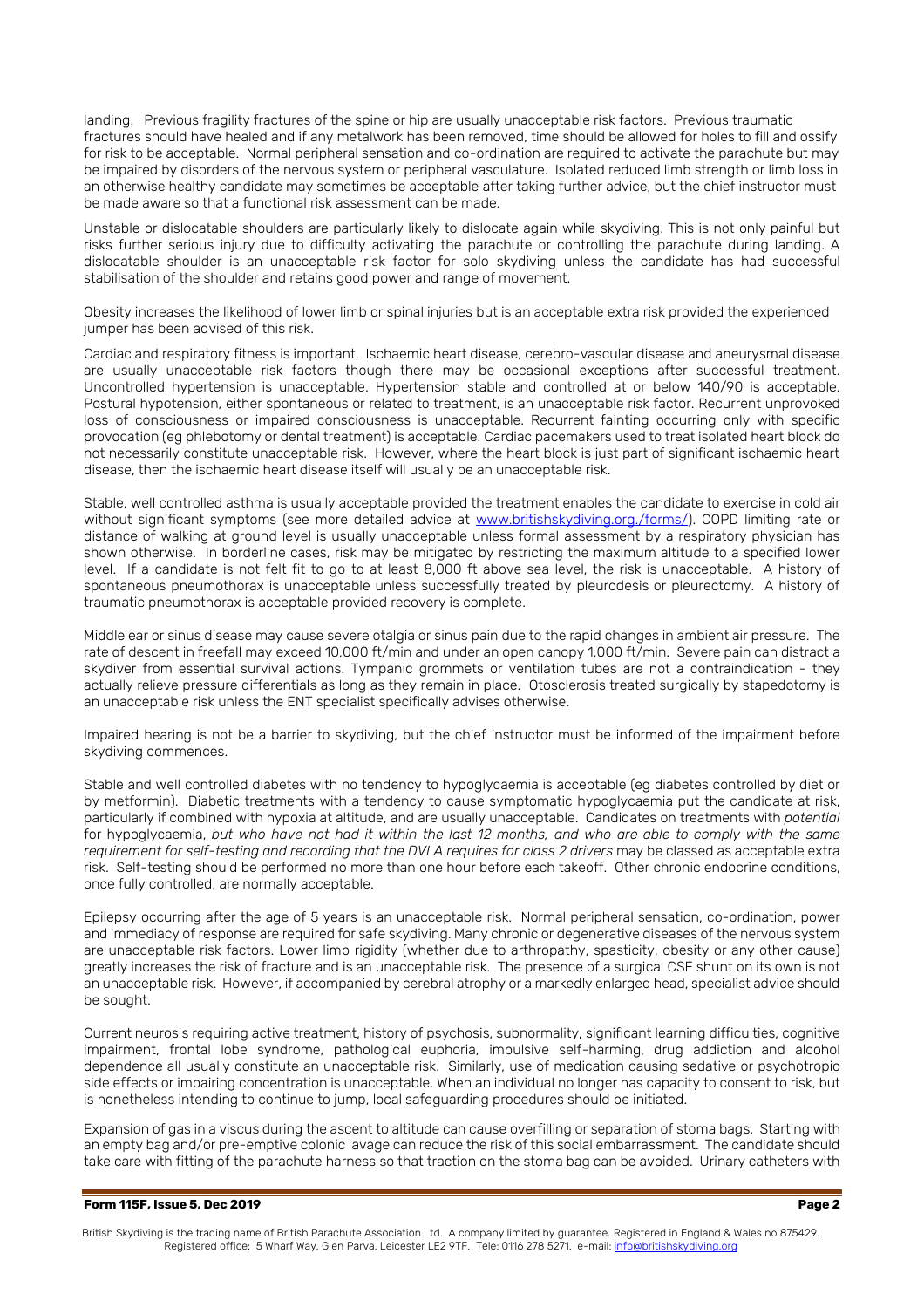leg drainage bags are usually unsuitable for use with a parachute harness. Removal of the drainage bag and spigotting of the catheter for the duration of the flight and jump may be acceptable provided there is still bladder capacity.

Recent surgery is an unacceptable risk until all wounds have healed enough to withstand rough treatment. If you feel the wound is not ready for a contact sport such as Rugby football, it is probably not acceptable for skydiving. Particular caution is required after cranial, ophthalmic or thoracic procedures since any residual trapped gas will almost double in volume during the ascent to altitude but has no ready means of escape. Such residual gas is an unacceptable risk.

A history of malignant disease, particularly if well localised and outside critical areas, may not add significant risk. However, bony metastasis may cause an unacceptable risk of fracture. Cerebral primaries or secondaries may affect behaviour or even capacity to consent. Symptoms from treatments causing cardiac or pulmonary toxicity suggest unacceptable risk. Debility of widespread malignant disease is an unacceptable risk.

Even without skydiving, pregnancy inherently carries a risk of back problems, miscarriage, maternal haemorrhage and a risk of birth defects in the baby including brain damage. There are no published trials looking at whether the physical stresses of skydiving or the altitude hypoxia in the presence of asymptomatic placental insufficiency could alter the level of these risks significantly. Since any risk is unquantifiable, temporary and could affect not just the skydiver but also the person growing in the uterus, it should be assessed as unacceptable during the pregnancy.

Skydivers in perfect health are already at the limit of their physiological envelope when at 15,000 ft. Mild anaemia, causing no symptoms at ground level, may still cause light headedness or lack of stamina and reduced ability to obey commands when at altitude. Most blood donors will recover their normal haemoglobin levels within weeks of donation, but a few individuals with low iron stores may have a prolonged reduction. Donors should have a post donation blood count confirming normal haemoglobin before jumping at 15,000ft. Alternatively, they can jump at up to 8,000ft without a blood count, provided they are asymptomatic and at least 48hrs have passed since donation.

Organ transplantation itself is not a major risk. However, long term steroid treatment as part of immunosuppression may affect the likelihood of osteoporosis and fracture. Immunosuppressed patients should consider whether they wish to accept the risks of infection to a compound fracture contaminated by soil and animal faeces in a field.

Active or poorly controlled haemophilia, ITP, other bleeding disorders, coumarin anticoagulants or novel oral anticoagulants may increase the risk of haemarthrosis, haematoma, extensive bruising or other significant haemorrhage even in the course of a normal skydive. They may exacerbate simple injuries and also increase the risk of a skydiver succumbing to an otherwise survivable injury. Provided control appears stable, and an experienced jumper has been advised of the risks, this would be classified as acceptable extra risk.

Chronic infectious conditions such as open TB, Hepatitis or HIV may place  $1<sup>st</sup>$  aiders at risk in the event of an injury requiring 1st aid or resuscitation. Please discuss with the British Skydiving medical adviser before issuing the medical certificate.

Increasing age often brings a combination of risk factors. Any one of these on its own might seem acceptable, but a combination of a number of individually acceptable risks may still amount to an unacceptable overall level of risk. There is no upper age limit for continuing to skydive. Older skydivers are injured more easily and are more likely to die from an injury, which a younger skydiver may survive. However, provided vision and cognition are unimpaired, and the candidate is advised of their extra risks, this is classified as acceptable extra risk.

**The advising doctor is not stating that a candidate will remain free of injury during skydiving but is simply giving a qualitative assessment of risk.** The preferred level of skill is usually that of a GP without specialist knowledge of skydiving but usually with access to the candidate's records, or a specialist responsible for the patient's care. Other doctors completing the certificate should remain aware that lack of access to the medical record can result in important conditions being overlooked. In cases of doubt, or where further information or discussion is required, the Medical Adviser to the British Skydiving or the Safety & Technical Officer will be pleased to help and may be contacted at the address at the start of this form.

Any medical certificate issued may be valid for a maximum of three years. The issuing doctor can specify any shorter period of validity that they consider clinically appropriate.

#### **Form 115F, Issue 5, Dec 2019 Page 3**